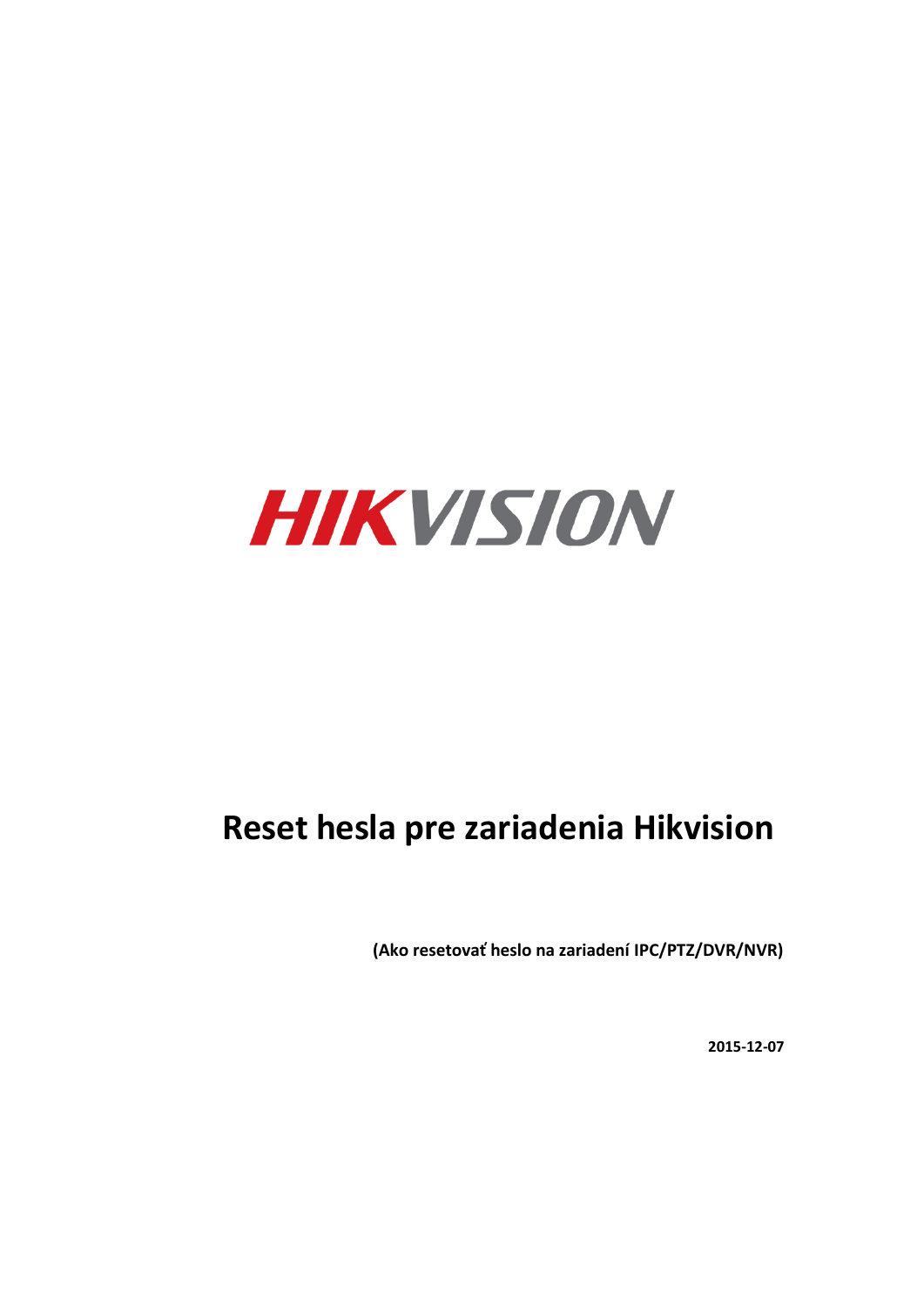

1 How to reset password

## **Ako resetovať heslo**

V tejto sekcii môžete resetovať heslo pomocou SADP, alebo cez lokálne menu.

## **1. Reset hesla pomocou aplikácie SADP:**



SADP Tool SADP SADP Verzia: V3.0.0.2

Najnovšiu verziu aplikácie SADP si môžete stiahnuť z linky: [http://overseas.hikvision.com/en/tools\\_82.html](http://overseas.hikvision.com/en/tools_82.html) 

Pripojte zariadenie do lokálnej siete a spustite aplikáciu SADP. Vyberte zariadenie

v zozname a kliknite na Forgot Password:

| <b>O</b> SADP        |                                 |                                             |          |              |      |                                                                 |        |                   |                                    | $  \sqrt{2}$ $\times$<br>$\odot$               |
|----------------------|---------------------------------|---------------------------------------------|----------|--------------|------|-----------------------------------------------------------------|--------|-------------------|------------------------------------|------------------------------------------------|
|                      |                                 | Total number of online devices: $\boxed{2}$ |          |              |      |                                                                 | Export | Refresh           | <b>I</b> Modify Network Parameters |                                                |
| $\blacksquare$   ID  |                                 | -   Device Type                             | Security | IPv4 Address | Port | Software Version   IPv4 Gateway   HTTP Port   Device Serial No. |        |                   | Enable DHCP                        |                                                |
| $\Box$ 001           |                                 | DS-7116NI-SN/P                              | Active   | 10.9.5.11    | 8000 | V3.0.17build 151 10.9.5.254                                     | N/A    | DS-7116NI-SN/P082 |                                    | Device Serial No.: DS-2CD2542FWD-IWS20150321BE |
|                      | $\overline{\triangleright}$ 002 | DS-2CD2542FWD-IWS                           | Active   | 10.9.5.2     | 8000 | V5.3.3build 1508 10.9.5.254                                     | 80     | DS-2CD2542FWD-IV  | IP Address: 10.9.5.2               |                                                |
|                      |                                 |                                             |          |              |      |                                                                 |        |                   |                                    | Port: 8000                                     |
|                      |                                 |                                             |          |              |      |                                                                 |        |                   | Subnet Mask: 255.255.255.0         |                                                |
|                      |                                 |                                             |          |              |      |                                                                 |        |                   |                                    |                                                |
|                      |                                 |                                             |          |              |      |                                                                 |        |                   |                                    | Gateway: 10.9.5.254                            |
|                      |                                 |                                             |          |              |      |                                                                 |        |                   | IPv6 Address:                      |                                                |
|                      |                                 |                                             |          |              |      |                                                                 |        |                   | IPv6 Gateway:                      |                                                |
|                      |                                 |                                             |          |              |      |                                                                 |        |                   | IPv6 Prefix Length: 0              |                                                |
|                      |                                 |                                             |          |              |      |                                                                 |        |                   | HTTP Port: 80                      |                                                |
|                      |                                 |                                             |          |              |      |                                                                 |        |                   |                                    |                                                |
|                      |                                 |                                             |          |              |      |                                                                 |        |                   |                                    | Security Verification                          |
|                      |                                 |                                             |          |              |      |                                                                 |        |                   | Admin Password:                    |                                                |
|                      |                                 |                                             |          |              |      |                                                                 |        |                   |                                    |                                                |
|                      |                                 |                                             |          |              |      |                                                                 |        |                   |                                    | Modify                                         |
| $\blacktriangleleft$ |                                 |                                             |          |              |      |                                                                 |        |                   |                                    | <b>Forgot Password</b>                         |

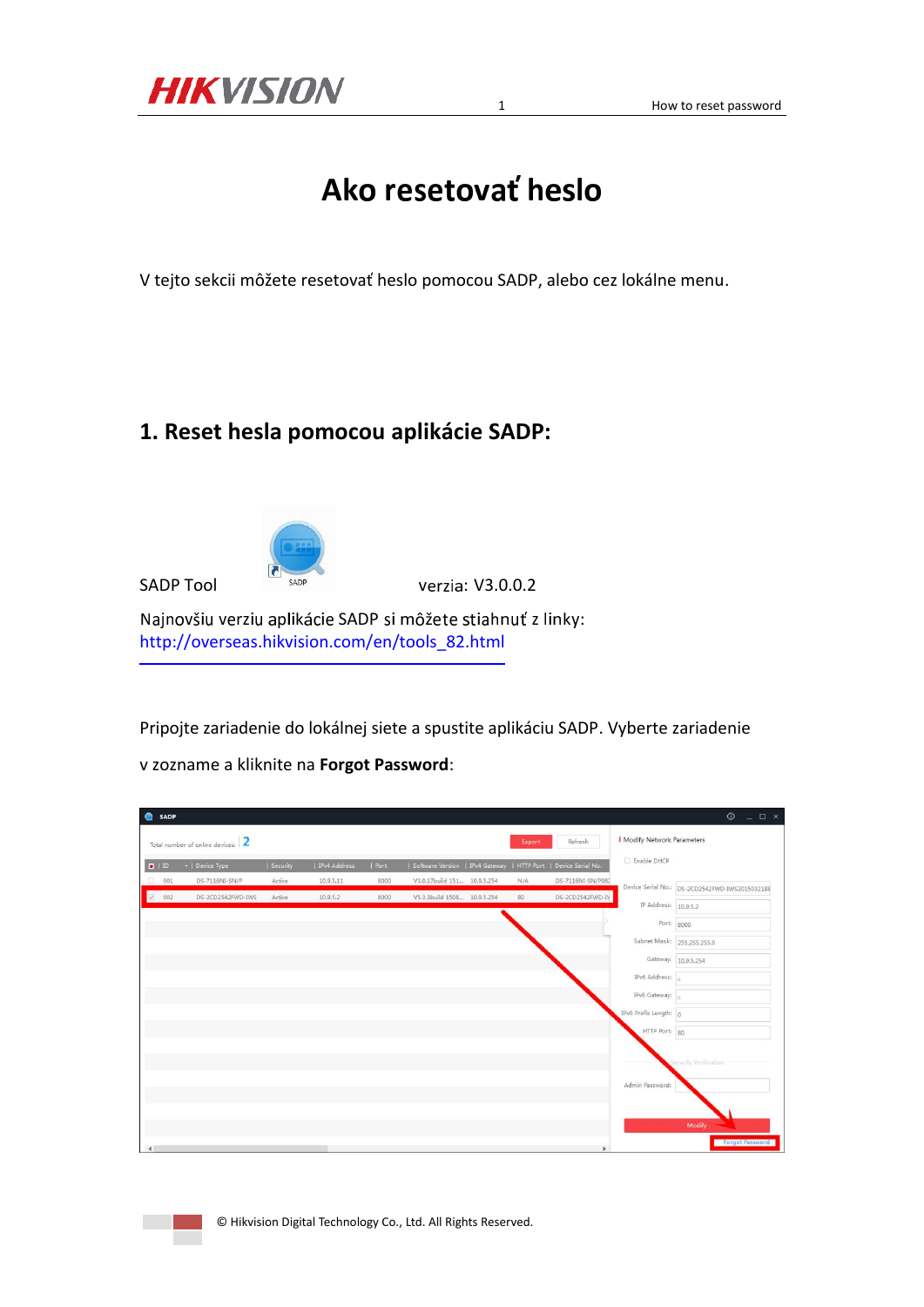

#### **Zobrazí sa jedno z troch vyskakovacích okien.**

**1**. Ak okno požaduje security code, pozrite si prosím metódu 1.

| Restore Default Password |         |        |
|--------------------------|---------|--------|
| Security Code:           |         |        |
|                          |         |        |
|                          |         |        |
|                          | Confirm | Cancel |
|                          |         |        |
|                          |         |        |

2. Ak okno požaduje encrypt file, p&/012. <sup>31</sup> (0&345 **metódu 2**.

| <b>Reset Password</b> |                                                                                                                                                                                    |  |
|-----------------------|------------------------------------------------------------------------------------------------------------------------------------------------------------------------------------|--|
|                       | Step 1: Click Export to download the key request<br>file (XML file) or take a photo of the QR code. Send<br>the XML file or QR code photo to our technical<br>engineers.<br>Export |  |
|                       | Step 2: Input the key or import the key file received<br>from the technical engineer to reset the password<br>for the device.<br><b>O</b> Import File                              |  |
|                       | New Password:<br>Confirm Password:                                                                                                                                                 |  |
|                       | Confirm<br>Cancel                                                                                                                                                                  |  |
|                       |                                                                                                                                                                                    |  |
|                       |                                                                                                                                                                                    |  |

**3**. Ak okno požaduje encrypt file alebo  $key$ , pozrite si prosím metódu 3.

| <b>Reset Password</b> |                                                                                                                                                                          | ×                 |  |  |  |
|-----------------------|--------------------------------------------------------------------------------------------------------------------------------------------------------------------------|-------------------|--|--|--|
| engineers.<br>Export  | Step 1: Click Export to download the key request<br>file (XML file) or take a photo of the QR code. Send<br>the XML file or QR code photo to our technical               |                   |  |  |  |
|                       | Step 2: Input the key or import the key file received<br>from the technical engineer to reset the password<br>for the device.<br>$\bullet$ Input Key $\circ$ Import File |                   |  |  |  |
| New Password:         |                                                                                                                                                                          |                   |  |  |  |
| Confirm Password:     | <b>Reset Network Cameras' Passwords</b>                                                                                                                                  |                   |  |  |  |
|                       |                                                                                                                                                                          | Confirm<br>Cancel |  |  |  |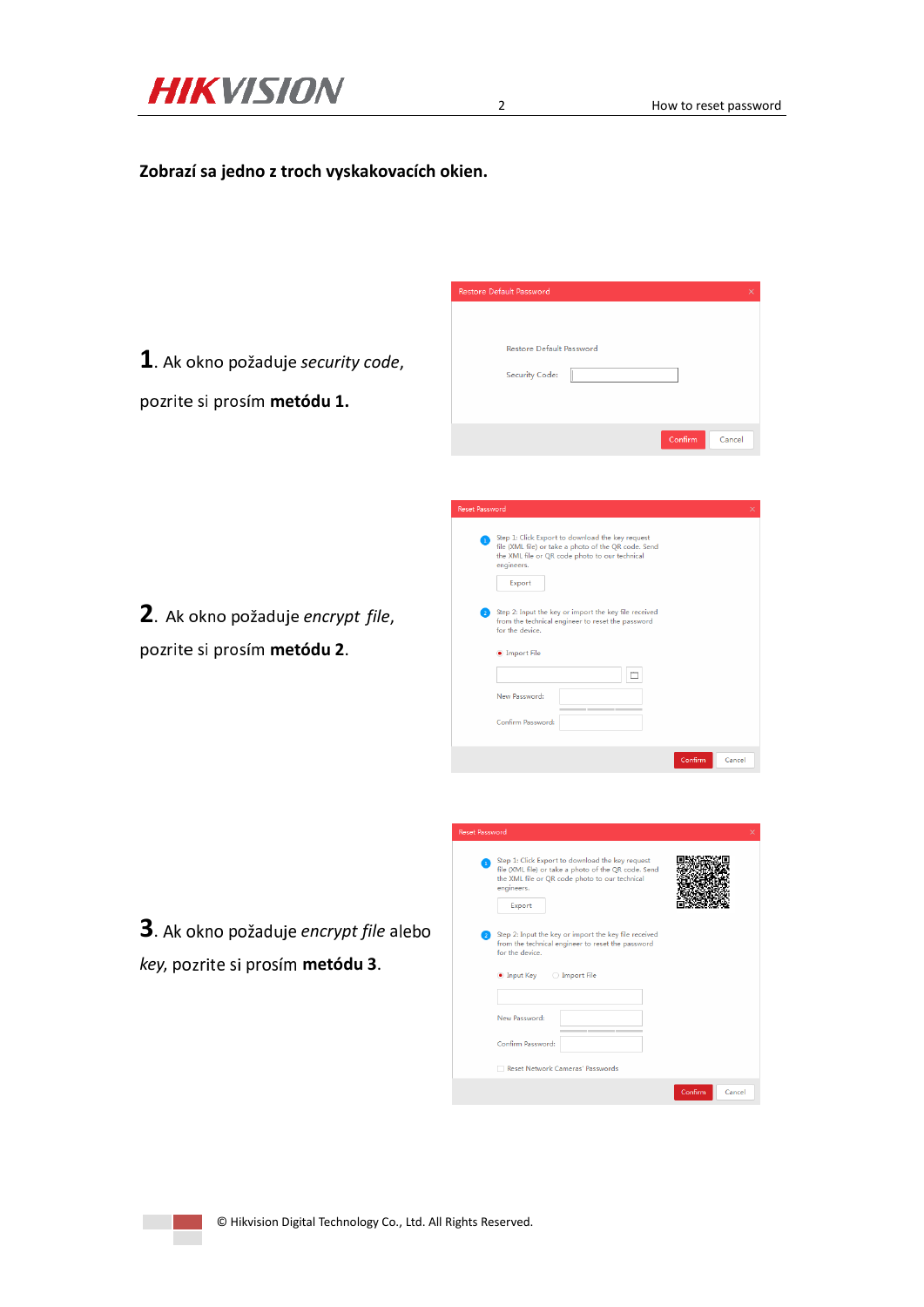

#### Metóda 1

Skopírujte Start Time a Device Serial No a pošlite ich svojmu lokálnemu ditributérovi.

| ◓<br><b>SADP</b> |                                                                                |  |               |                                                               |                          |                  | $\odot$<br>$ \Box$ $\times$        |            |                            |                                                |
|------------------|--------------------------------------------------------------------------------|--|---------------|---------------------------------------------------------------|--------------------------|------------------|------------------------------------|------------|----------------------------|------------------------------------------------|
|                  | Refresh<br>Export<br>Total number of online devices:                           |  |               |                                                               |                          |                  | <b>I</b> Modify Network Parameters |            |                            |                                                |
| rsion            | Start Time                                                                     |  |               | V6 Address   IPv6 GateWay   IPv6 Prefix Length   Support IPv6 |                          | IPv6 Modifiable  | Support DHCP                       | IPv4 DHCP  | Enable DHCP                |                                                |
| juild 150        | 2015-12-02 15:52:15                                                            |  |               |                                                               |                          |                  |                                    |            |                            | Device Serial No.: DS-6601HFHI/L0120151120CCWR |
|                  | uild 150 2015-11-27 10:36:47 =<br>uild 141 2015-11-27 10:30:22 fe80::2a57:be : |  | $\frac{1}{2}$ | $^{\circ}$<br>64                                              | <b>Yes</b><br><b>Yes</b> | <b>Yes</b><br>No | Yes<br>Yes                         | OFF<br>OFF | IP Address: 10.9.5.11      |                                                |
|                  |                                                                                |  |               |                                                               |                          |                  |                                    |            | Port:                      | 8000                                           |
|                  |                                                                                |  |               |                                                               |                          |                  |                                    |            | Subnet Mask: 255.255.255.0 |                                                |
|                  |                                                                                |  |               |                                                               |                          |                  |                                    |            |                            | Gateway: 10.9.5.254                            |
|                  |                                                                                |  |               |                                                               |                          |                  |                                    |            |                            | IPv6 Address: E.on.n.57.1.466.061.41           |

Distributér Vám pošle naspäť kódy pre reset. Vyberte si prosím jeden, ktorý zodpovedá dátumu Vášho zariadenia.

```
2015-11-27:RRrezeSezz
2015-11-28:RzzSRrRyzd
2015-11-29:zQeqz9yee
2015-11-30:gQRzed9ezR
2015-12-01: qe9ryzRQdy
```
Zadajte kód pre reset a kliknite na Confirm. Heslo bude resetnuté na 12345.

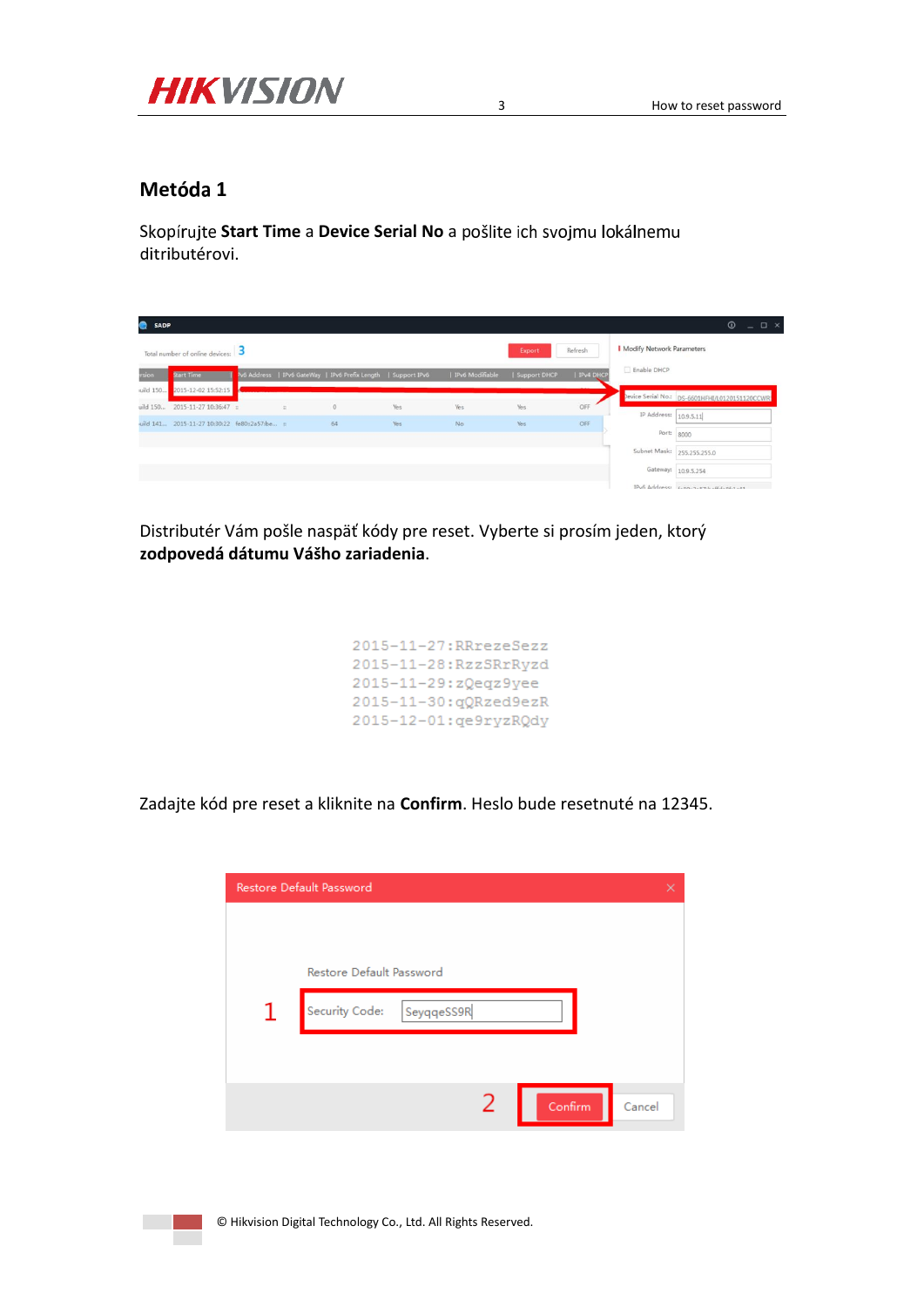

#### Metóda 2

Kliknite na tlačidlo Export a uložte XML súbor do lokálneho adresára. Pošlite tento XML súbor Vášmu lokálnemu distributérovi.



 $\overline{4}$ 

Distributér Vám pošle naspäť súbor pre reset. Vyberte cestu kde ste si uložili tento súbor, zadajte Vaše nové heslo a kliknite na tlačidlo Confirm.



Pozn: Súbor, ktorý obdržíte je platný počas 24 hodín.

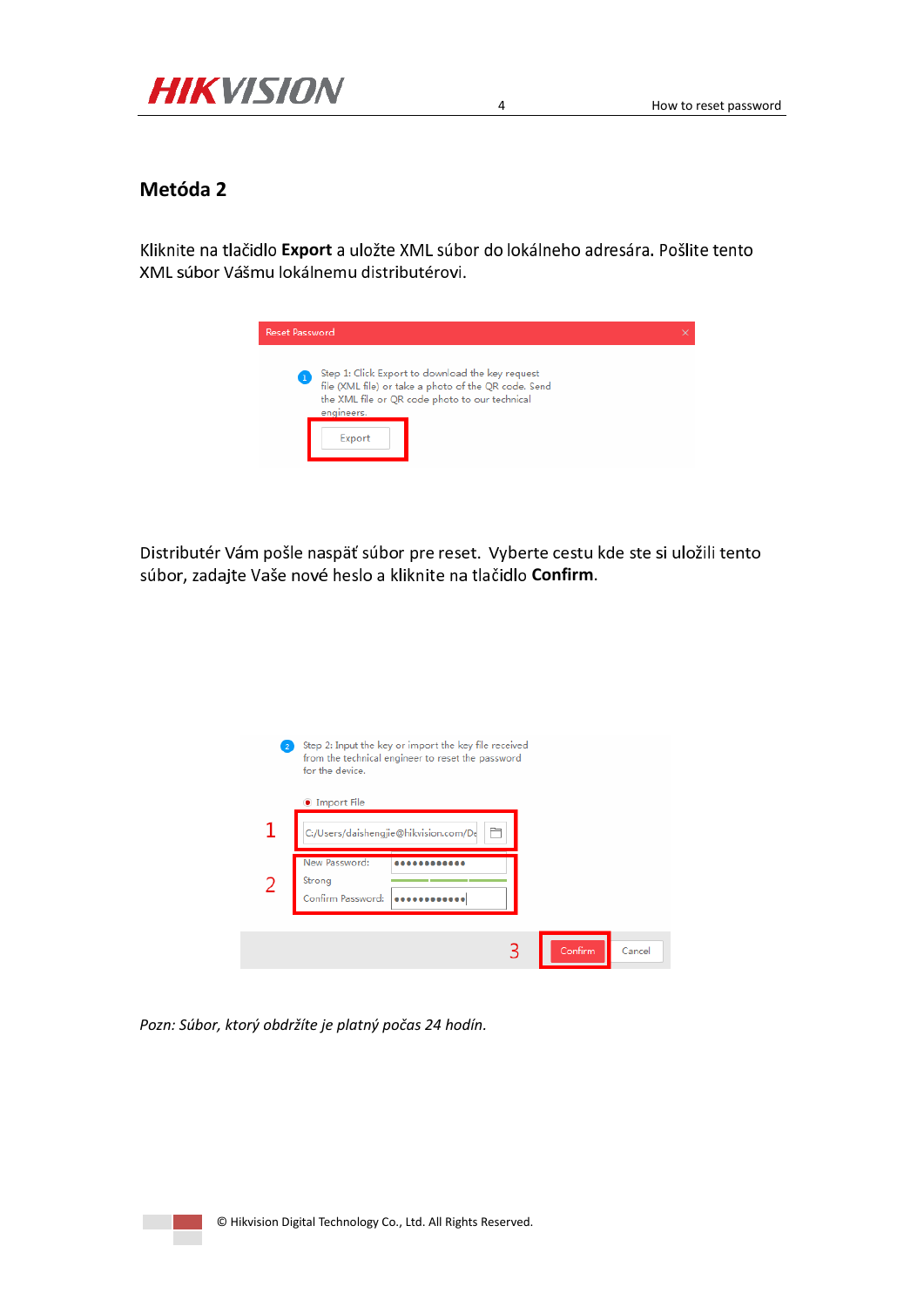

#### **Metóda 3**

Pomocou tejto metódy môžete exportovať XML súbor, alebo odfotiť QR kód.

Ak exportujete XML súbor, pre reset hesla použite prosím metódu 2.

Rovnako môžete odfotiť QR kód a zaslať ho Vášmu lokálnemu distributérovi.



Distributér Vám pošle naspäť kľúč, ktorý bude obsahovať písmená a číslice.

Zadajte získaný kľúč, napíšte a potvrďte nové heslo. Kliknite na tlačidlo **Confirm** a Vaše heslo bude resetované.

|      | Step 2: Input the key or import the key file received<br>from the technical engineer to reset the password<br>for the device. |  |         |        |  |
|------|-------------------------------------------------------------------------------------------------------------------------------|--|---------|--------|--|
|      | $\bullet$ Input Key $\circ$ Import File                                                                                       |  |         |        |  |
|      | 5b449116                                                                                                                      |  |         |        |  |
| 2    | New Password:<br>Strong<br>Confirm Password:                                                                                  |  |         |        |  |
| note | V Reset Network Cameras' Passwords                                                                                            |  |         |        |  |
|      |                                                                                                                               |  | Confirm | Cancel |  |

*Pozn: Ak chcete zároveň urobiť aj reset hesla pre pripojené IP kamery vyberte voľbu "Reset Network Cameras' Passwords". Heslá kamier budú rovnaké ako NVR.*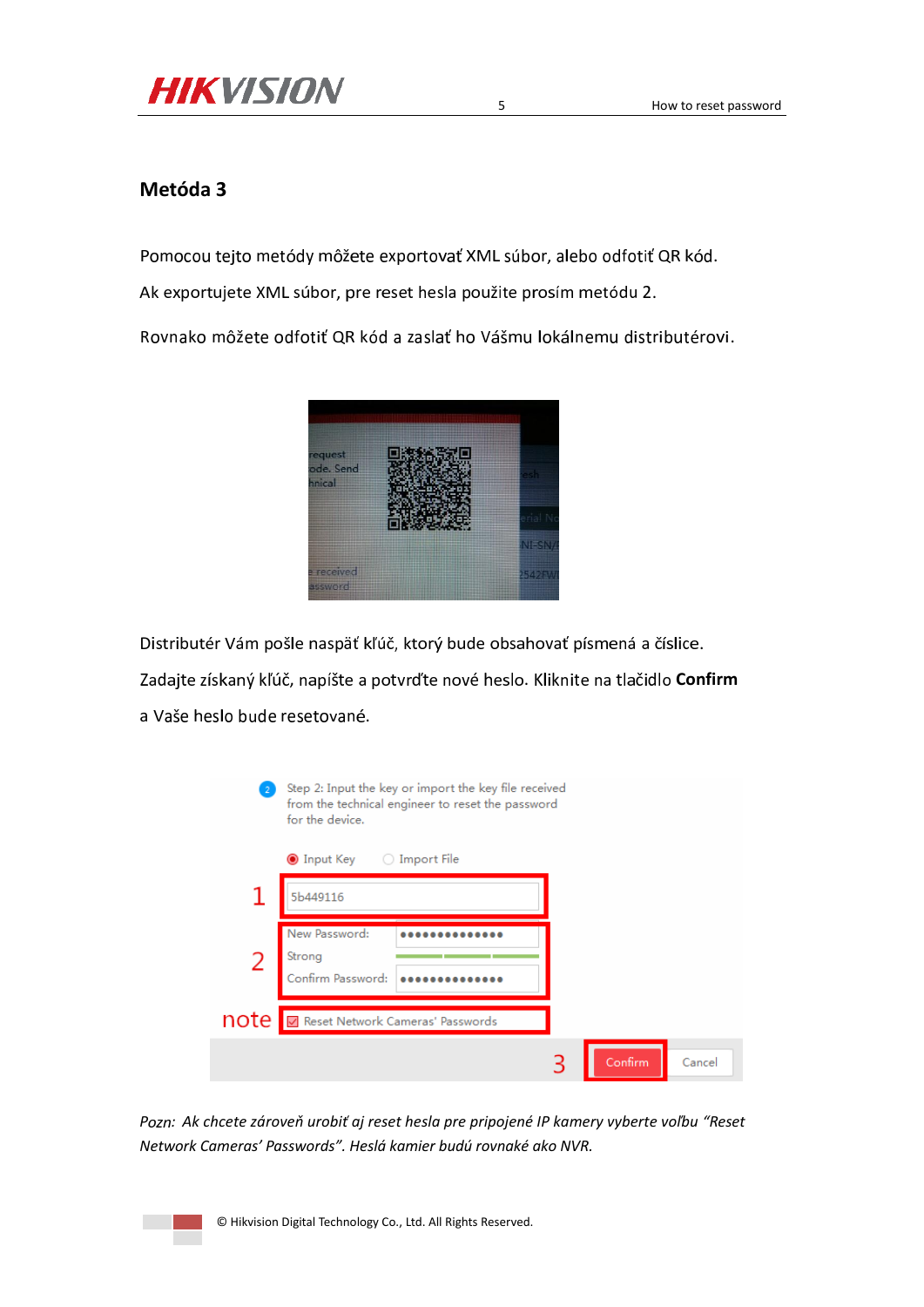

## 2. Reset hesla pomocou lokálneho menu NVR/DVR

V lokálnom menu NVR/DVR kliknite 2x do ľavého dolného rohu prihlasovacieho okna.

 $\sqrt{6}$ 



Pošlite prosím Device Serial No a Device start distributérovi pre získanie resetovacích kódov.

Pozn: Pre získanie požadovaných informácií použite prosím metódu 1.

Správny resetovací kód zadajte do zobrazeného okna a kliknite OK.

| <b>Reset Password</b> |                             |        |  |  |  |  |  |
|-----------------------|-----------------------------|--------|--|--|--|--|--|
| Serial No.            | 1620140821BBRR477336813WCVU |        |  |  |  |  |  |
| Secure Code           |                             |        |  |  |  |  |  |
|                       |                             |        |  |  |  |  |  |
|                       |                             |        |  |  |  |  |  |
|                       |                             |        |  |  |  |  |  |
|                       |                             |        |  |  |  |  |  |
|                       | ок                          | Cancel |  |  |  |  |  |

© Hikvision Digital Technology Co., Ltd. All Rights Reserved.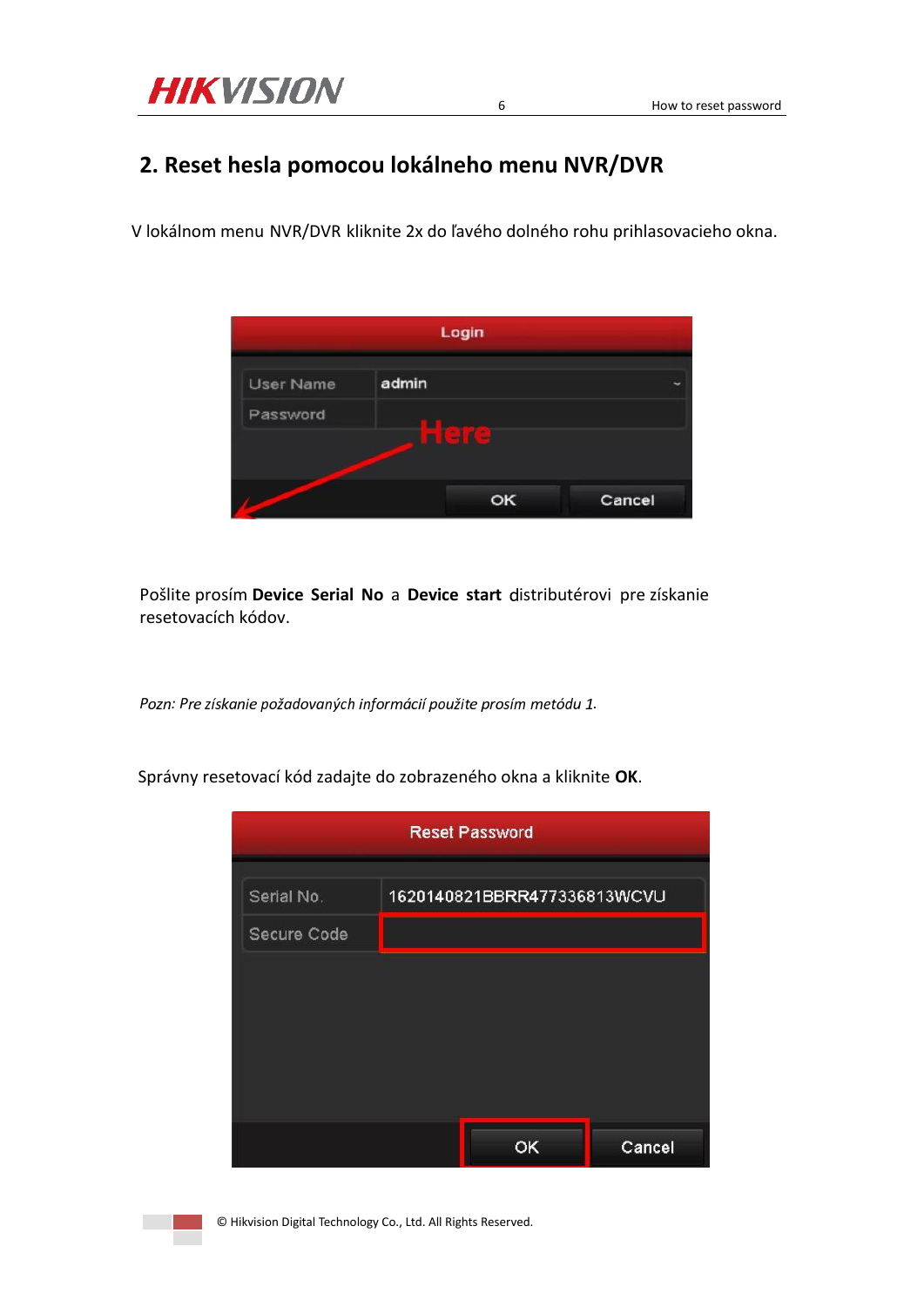

Zadajte menu užívateľa a vytvorte nové heslo.

| Activation                                                                                                                                                                            |           |  |  |  |  |  |
|---------------------------------------------------------------------------------------------------------------------------------------------------------------------------------------|-----------|--|--|--|--|--|
| User Name<br>admin                                                                                                                                                                    |           |  |  |  |  |  |
| *********<br>Create New P<br>Strong                                                                                                                                                   |           |  |  |  |  |  |
| Confirm New P                                                                                                                                                                         | ********* |  |  |  |  |  |
| ○ Valid password range [8-16]. You can use a combination<br>of numbers, lowercase, uppercase and special character<br>for your password with at least two kinds of them<br>contained. |           |  |  |  |  |  |
| Cancel<br>oк                                                                                                                                                                          |           |  |  |  |  |  |